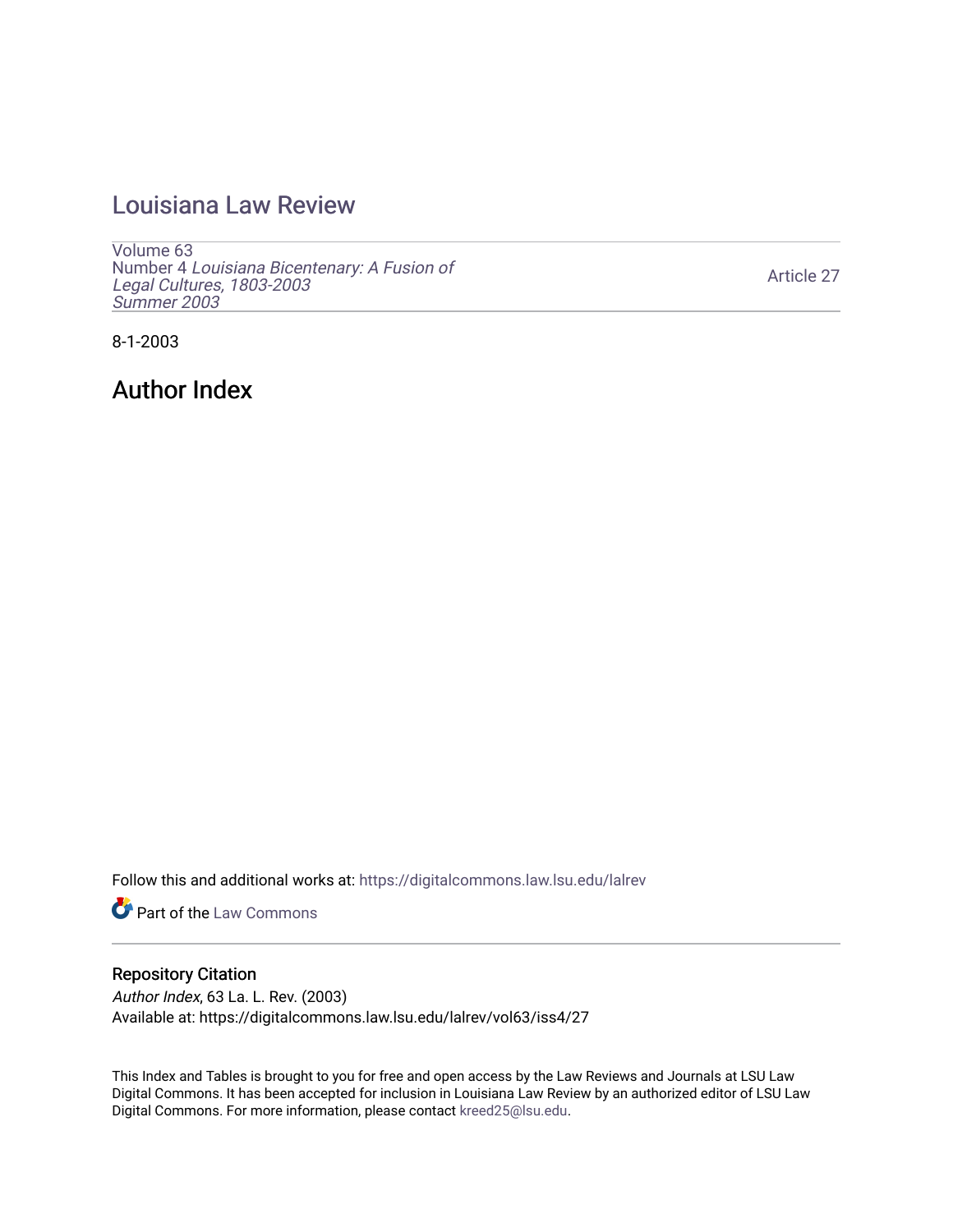### **ANDREWS, RHONDA V. MAGEE**

Affirmative Action After Grutter: Reflections on a Tortured Death, Imagining a Humanity-Affirming Reincarnation, Vol. 63, **p. 705** 

### **BACON, KYLE MCGINLEY**

The Single Business Enterprise Theory of Louisiana's First Circuit: An Erroneous Application of Traditional Veil-Piercing, Vol. 63, p. 75

### **BAUDOUIN, JEAN-LOUIS**

Mixed Jurisdictions: A Model for the XXIst Century?, Vol. 63, p. 983

### BAUDOUIN, JEAN-LOUIS

Systèmes de Droit Mixte: un Modèle Pour Le 21e Siècle?, Vol. 63, p. 993

### **BEAULAC, STÉPHANE**

Le transfert de territoire en droit international selon Vattel et la cession de la Louisiane aux Etats-Unis d'Am6rique, Vol. 63, p. 1361

### **BEAULAC, STÉPHANE**

Vattel' s Doctrine on Territory Transfers in International Law and the Cession of Louisiana to the United States of America, Vol. 63, p. 1327

### BERGIN, **KATHLEEN**

Why the University of Michigan Should Win in *Grutter* and *Gratz*, Vol. 63, p. 697

### **BAIER, PAUL R.**

Holmes and Honors Law at LSU - From the Great Hall to *La Maison Fran~aise,*Vol. 63, p. 53

### **BONHAM, MATTHEW P.**

Bujol v. Entergy and The Good Samaritan Doctrine: Workers' Compensation and Safety Regulations, Who Needs Them?, Vol. 63, p. 441

### **CANIVET, GUY**

Influence croisée de la Common Law et du Droit Civil, Vol. 63, p. 945

### **CANIVET, GUY**

The Interrelationship Between Common Law and Civil Law, Vol. 63, p. 937

### **CRUSTO,** MITCHELL F.

Green Business: Should We Revoke Corporate Charters for Environmental Violations?, Vol. 63, p. 175

**DENNIS, HONORABLE JAMES** L. Capitant Lecture, Vol. 63, p. 1003

### **DEVLIN, JOHN**

*Louisiana Associated General Contractors:* A Case Study in the Failure of a State Equality Guarantee to Further the Transformative Vision of Civil Rights, Vol. 63, p. 887

### EMANUELLI, **C.**

State Succession, Then and Now, With Special Reference to the Louisiana Purchase (1803), Vol. 63, p. 1277

### FONTENOT, H. WARD

The Louisiana Judicial System and the Fusion of Cultures, Vol. 63, p. 1149

### FORREST, HEATHER M. **FOSSEN**

Loosening the Wrapper on the Sandwich Generation: Private Compensation for Family Caregivers, Vol. 63, p. 381

### **GOMEZ, DON LUIS MARTiNEZ-CALCERRADA Y**

Convergence of Political Systems, Vol. **63,** p. 953

### GOMEZ, **DON** LUIS MARTINEZ-**CALCERRADA Y**

La Convergencia De Los Sistemas Jurfdicos, Vol. 63, **p. 957**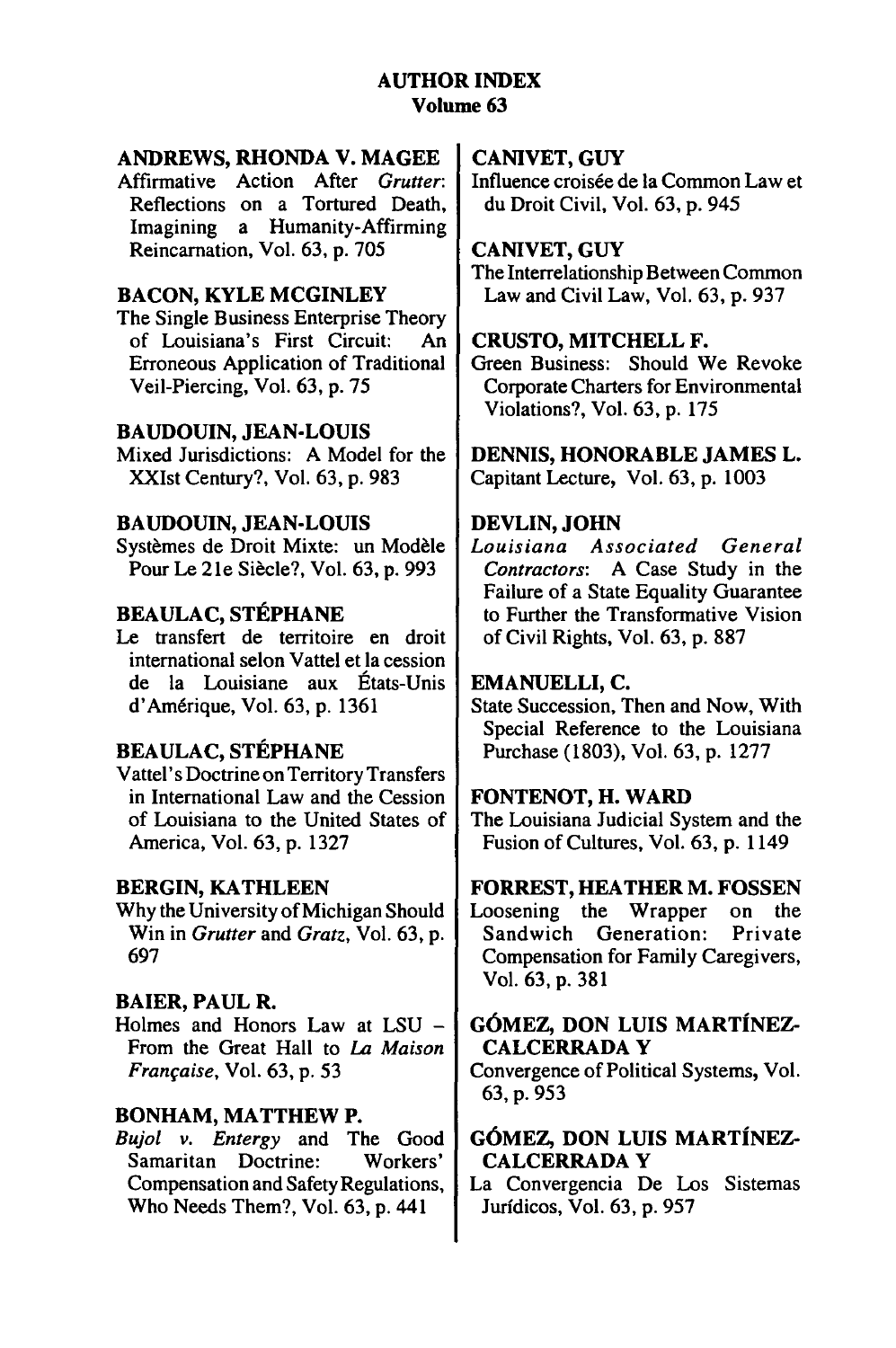### **HERN.ANDEZ, TANYA** KATERi **LETULIER, BRANDON W.**

Comparative *Judging* of Civil Rights: *Bowen v. Amoco:* Contracting for

### **HIGGINBOTHAM, MICHAEL**

Why the University of Michigan Should **LEVASSEUR, ALAIN**  697 **933** 

### **HUFFSTETLER, SCOTT DELOSS | LEVASSEUR, ALAIN**

Under Louisiana Civil Code Vol. 63, p. 69 Article 693, Vol. 63, p. 111

### **JOHNSON, KEVIN** R. **VENTURATOS**

The Struggle for Civil Rights: The The Changing Concept of Family and Political Coalitions Among and Law, Vol. 63, p. 1161 Within Minority Groups, Vol. 63, p.

Liberative Prescription, Vo.  $63$ , p.  $341$  First Century?, Vol.  $63$ , p. 1

### **LACASA, MARIA ELENA LOVETT, JOHN A.**  LAUROBA **Department of Legal Certainty in** On the Principle of Legal Certainty in

El principio de seguridad jurídica y la  $\parallel$  the Louisiana Civil Law Tradition:

# **LACASA, MARIA ELENA**

The Principle of Juridical Certainty and **ELIZABETH** 

### LAGRANGE, EVELYNE | Owners, Vol. 63, p. 411

Successions of States: The French Approach, Vol. 63, p. 1183 **MCAULEY, MICHAEL** 

### **LAGRANGE, EVELYNE**

Les successions d'Etats : pratiques **MCCREARY, JACKIE** M. frangaises, Vol. 63, p. 1187 Avant Propos (Introduction), Vol. **63, p.** 

A Transnational Critical Race Theory Expanded Judicial Review under the Approach, Vol. 63, p. 875 Federal Arbitration Act, Vol. 63, p. 463

Win in *Grutter* and *Gratz*, Vol. 63, p. Avant Propos (Introduction), Vol. 63, p.

Don't Fence Me In: Louisiana's Fourth | Book Review—Mixed Jurisdictions<br>Circuit Expands "Voluntariness" | Worldwide: The Third Legal Family, Worldwide: The Third Legal Family,

## **LORIO, KATHRYN**

Need for, and Impediments to, its Effect on Louisiana Succession

### <sup>759</sup>**LORIO, KATHRYN VENTURATOS**

**JUNEAU, DEBORAH J.** The Louisiana Civil Law Tradition: Abandonment: An Evolving Concept of | Archaic or Prophetic in the Twenty-

discontinuidad del derecho, Vol. 63, p.  $\parallel$  From the Manifesto to the Great 1245 **Repealing Act and Beyond, Vol. 63, p.** 1397

## **LAUROBA MACDONALD, KATHERINE**

the Discontinuity of Law, Vol. 63, p.  $\vert$  Speed Bump on the Information 1241 Superhighway: Slowing Transmission of Digital Works to Protect Copyright

The Pedagogical Code, Vol. **63, p.** 1293

**933**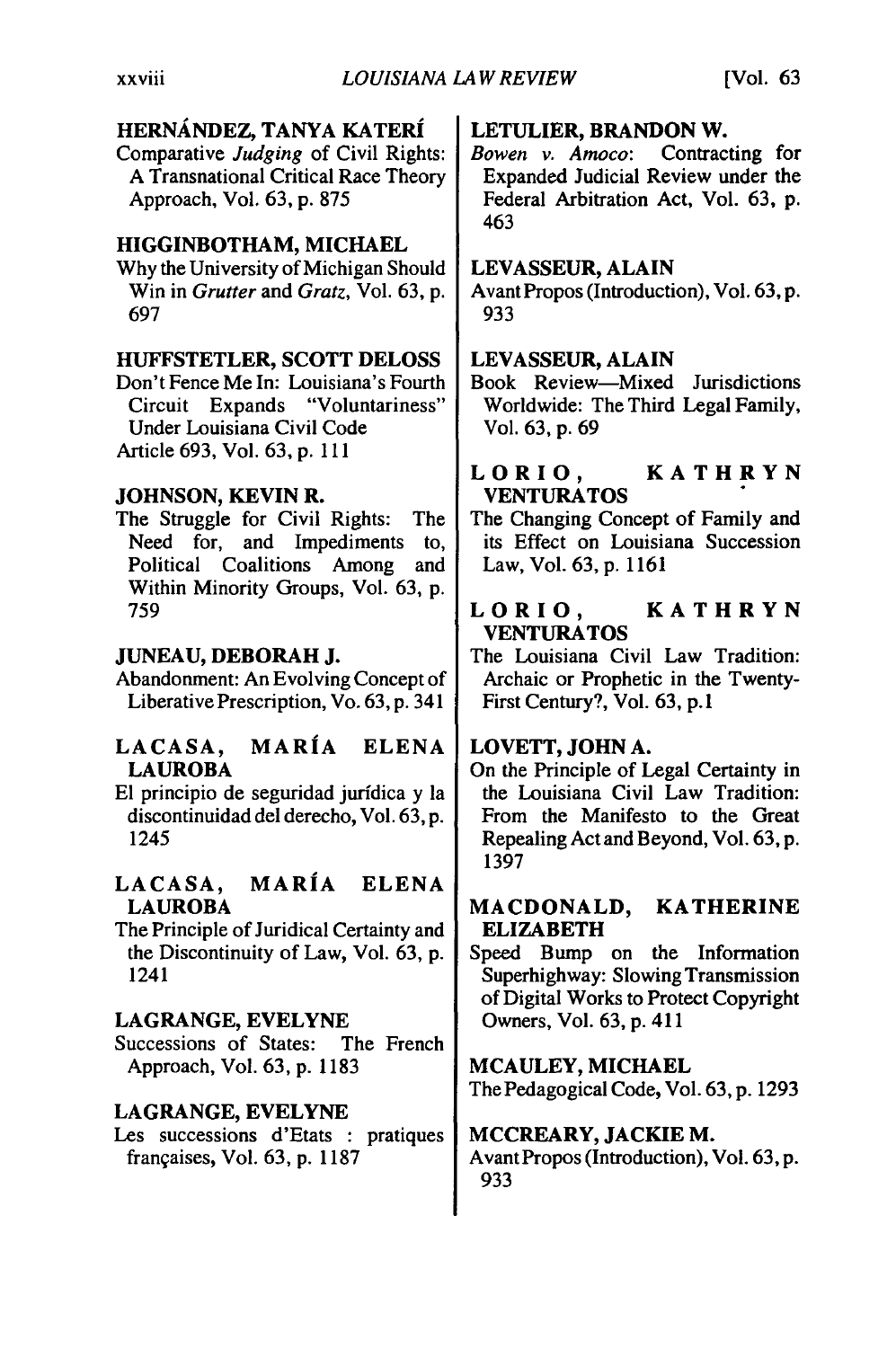### **MCCREARY, JACKIE M.**

Book Review-Mixed Jurisdictions Worldwide: The Third Legal Family, Vol. **63,** p. 69

### **MOLFESSIS,** NICOLAS

Discontinuité du droit et sécurité juridique, Vol. **63,** p. 1309

### **MOLFESSIS, NICOLAS**

Discontinuity of Law and Legal Security, Vol. 63, **p.** 1305

### **MONCLA, GAYLA M.**

Abandonment: An Evolving Concept of Liberative Prescription, Vol. **63, p.**  341

### **MONTGOMERY, TARA E.**

*WashingtonLegal Foundationv. Legal Foundation of Washington:* Much Ado About Nothing, Vol. **63, p.** 485

### **ORMAN, SUSANNAH GAYLE**

**A** Constitutional Chaos and **A** Call for Help: The Chiaroscuro Backdrop of *Johnson v. Board of Regents of the Universityof Georgia,*Vol. **63, p. 127** 

### **PALMER, VERNON VALENTINE**

The French Connection and The Spanish Perception: Historical Debates and Contemporary Evaluation of French Influence on Louisiana Civil Law, Vol. 63, p. 1067

### **REAUME,** DENISE **G.**

Discrimination and Dignity, Vol. **63, p.**  645

### **SPAHT, KATHERINE SHAW**

The Last One Hundred Years: The Incredible Retreat of Law from the Regulation of Marriage, Vol. 63, p. 243

### **SZWAK, DAVID A.**

Uniform Computer Information Transactions Act [U.C.I.T.A.]: The Consumer's Perspective, Vol. **63, p. 27** 

### **TRAHAN, J.-R.**

The Continuing Influence of *le Droit Civil* and *el Derecho Civil* in the Private Law of Louisiana, Vol. **63, p. 1019** 

### **WARD, ROGER K.**

Bijuralism as an Assimilation Tool: Lord Durham's Assessment of the Louisiana Legal System, Vol. **63, p. 1127** 

### **WAGUESPACK, VANESSA LEIGH**

*Rideau v. Whitley:* Lack of Evidence or Lack of Understanding?, Vol. **63, p. 157** 

### WHITE, **ALEXANDRA G.**

Paralyzing Discord: Workplace Safety, Paternalism, and the Accommodation of Biological Variance in the Americans with Disabilities Act, Vol. **63, p. 509** 

### **WHITE, JOHN VALERY**

Foreword: Is Civil Rights Law Dead?, Vol. **63, p. 609** 

### **WHITE, JOHN VALERY**

The Activist Insecurity and the Demise of Civil Rights Law, Vol. 63, p. 785

### **WILKINSON,** TRAVIS

Is Anyone Listening to Me?: *Bartnicki v. Vopper,*Vol. **63, p. 589** 

### **WILLIAMS, ROBERT F.**

Shedding Tiers "Above and Beyond" the Federal Floor: Loving State Constitutional Equality Rights to Death in Louisiana, Vol. 63, p. 917